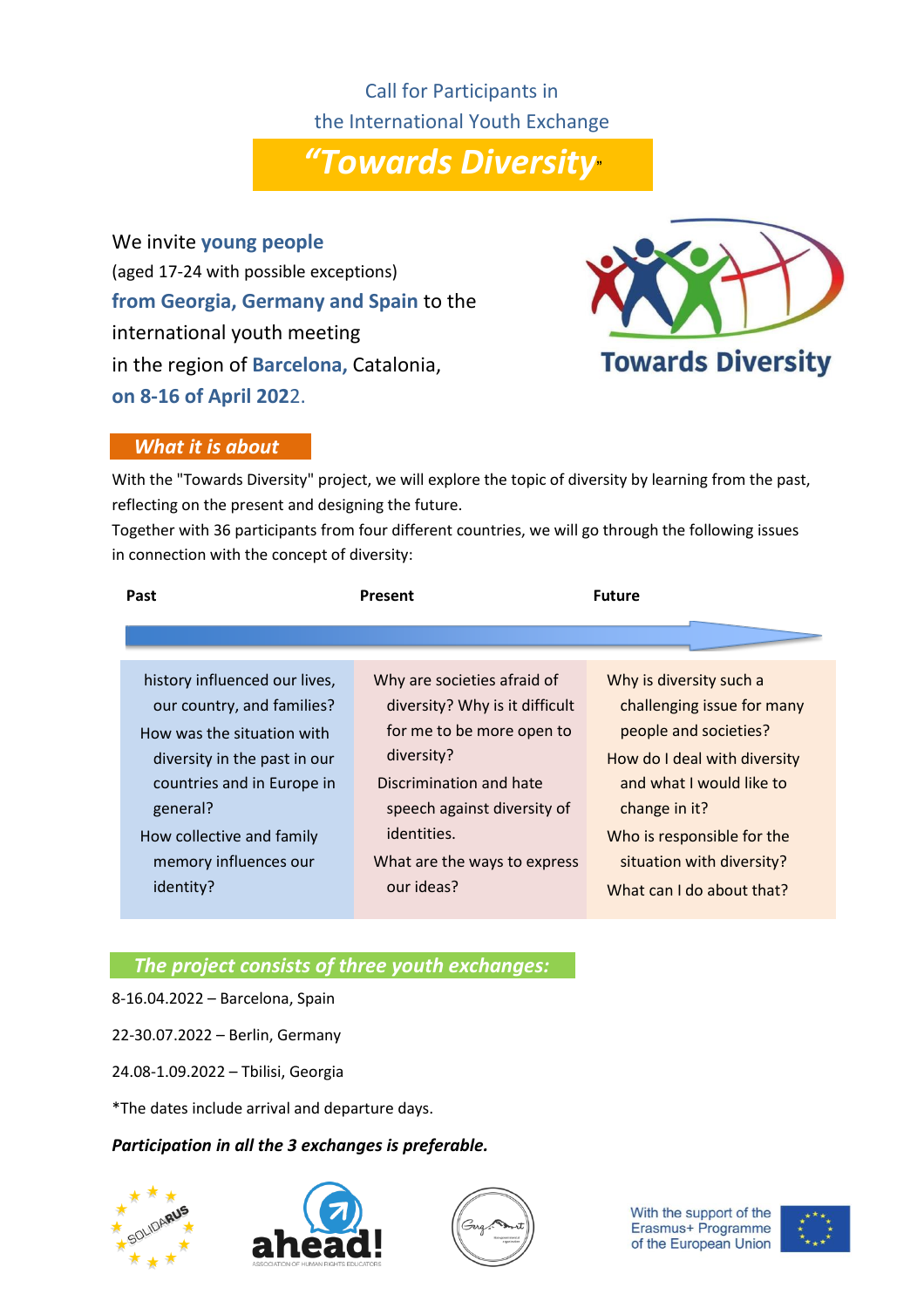## *Participants in the meeting in Barcrlona will get the opportunities to:*

- find new friends from different corners of Europe;
	- get new perspectives on a such complex issue as diversity;
		- learn how history and memory define today's society in Catalonia;
			- understand differences between the past, history and memory;
				- reflect on their own identity and attitudes towards diversity;
			- become more able to talk about social and political issues;
		- get experience in new ways to express themselves and their ideas;
	- experience new ways of learning;
- see Catalonia and Barcelona not from a tourist perspective.

# *How will we work?*

Get involved! The program will be implemented using methods of **non-formal education** that promote diverse activities with **interaction and reflection**. We will invite you to take part in **discussions, simulation games, meetings and visits, opinion sharing,** and other interactive methods. Individual work, work in small groups, and all together will be alternated.

We also included different **art practices** in the programme. You will explore and improve your creativity and to try new ways to express yourself.

We will explore the topic on a social and on a personal level. It's important that you are ready to **reflect on your experience**, **think critically**, and **share your thoughts and feelings** with the group.

# *The working language is English*

Participants should be able to understand, share their opinion, follow, and actively take part in discussions in English.

## *Accommodation and meals*

We will live, eat and work in a hostel. We will also have city tours in Barcelona and visits to different locations and institutions. Participants will stay in 2-3-bed dorms. The food will be basic with the possibility to meet the diversity of dietary needs (allergies, vegan, vegetarian, no pork etc.)

More practical info you can find in the **[InfoPack](https://drive.google.com/file/d/1JcHiJVfQ_StIk00mjpfsbDczx-n_hwA2/view?usp=sharing)**.

# *Travel costs and fees*

**The project is supported by the "Erasmus +"** Programme of the European Union, that means most of the costs for accommodation, meals, and program are covered by a received grant and travel costs are supported. For co-founding the project, **the participants are asked to contribute a fee**, which varies from country to country.

All participants should have travel health insurance, valid in Spain for the entire period of the meeting.